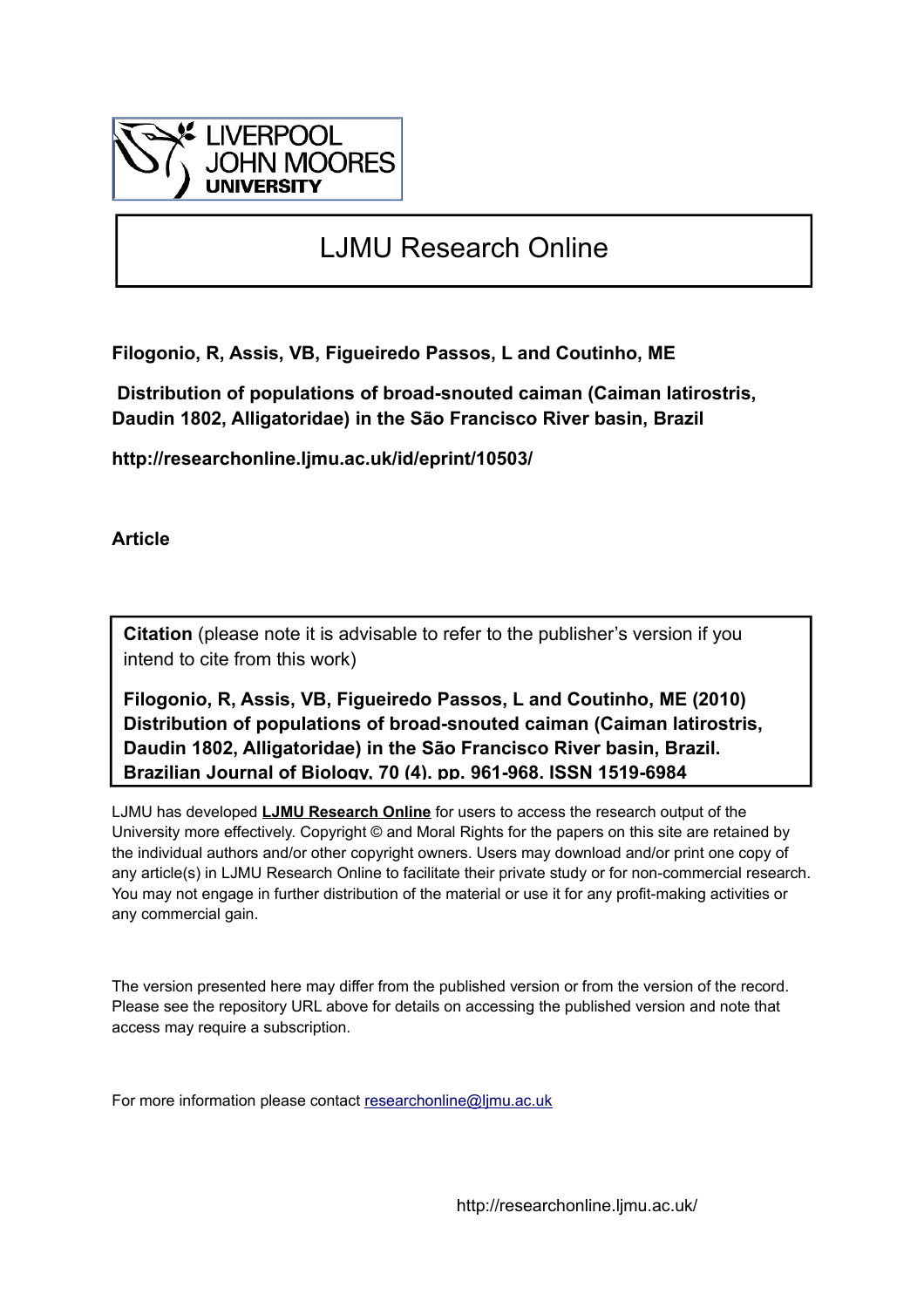## **Distribution of populations of broad-snouted caiman (***Caiman latirostris***, Daudin 1802, Alligatoridae) in the São Francisco River basin, Brazil**

*Filogonio, R.*<sup>a</sup> \**, Assis, VB.*<sup>a</sup> *, Passos, LF.*<sup>b</sup>  *and Coutinho, ME.*<sup>c</sup>

a Programa das Nações Unidas para o Desenvolvimento – PNUD Consultant, Rua Congonhas, 245, São Pedro, CEP 30330-100, Belo Horizonte, MG, Brazil

b Departamento de Ciências Biológicas, Pontifícia Universidade Católica de Minas Gerais – PUC, Av. Dom José Gaspar, 500, Coração Eucarístico, CEP 30535-901, Belo Horizonte, MG, Brazil

c Centro Nacional de Pesquisa e Conservação de Répteis e Anfíbios – RAN/ICMBio, Embrapa, Al. Vilma Eldeweiss, 115, CEP 33400-000, Lagoa Santa, MG, Brazil

\*e-mail: renatofilogonio@gmail.com

Received July 20, 2009 – Accepted August 6, 2009 – Distributed November 30, 2010

(With 1 figure)

#### **Abstract**

We surveyed populations of the broad-snouted caiman, *Caiman latirostris*, throughout the São Francisco River basin, from Três Marias reservoir, State of Minas Gerais, to the river delta, at the boarder of Sergipe and Alagoas states. We registered the occurrence of crocodilians in 61% of all surveyed localities (n = 64), in which the presence of *C*. *latirostris* was confirmed in 44% of the surveyed sites. Caimans occurred in both lentic and lotic habitats, although there was a preference for small dams, oxbow lakes and wetlands. Despite the hunting pressure and human impact on natural habitats, our results indicate that the populations of *C*. *latirostris* in the São Francisco basin are not fragmented.

*Keywords: Caiman latirostris*, São Francisco River basin, broad-snouted caiman, population distribution.

### **Distribuição das populações de jacaré-do-papo-amarelo (***Caiman latirostris***, Daudin 1802, Alligatoridae) na bacia do Rio São Francisco, Brasil**

#### **Resumo**

Fizemos o levantamento de populações do jacaré-de-papo-amarelo, *Caiman latirostris*, ao longo da bacia do rio São Francisco, a partir do reservatório de Três Marias, no Estado de Minas Gerais, até a foz do rio, na divisa entre os Estados de Sergipe e Alagoas. Registramos a ocorrência de jacarés em 61% das localidades visitadas (n = 64), nas quais a presença de *C*. *latirostris* foi confirmada em 44% dos casos. Os jacarés ocorreram em ambientes lênticos e lóticos, muito embora tenhamos observado uma preferência por pequenas represas, lagoas marginais e áreas alagáveis. Apesar da pressão de caça e da modificação dos hábitats naturais, nossos resultados são evidências de que as populações de *C*. *latirostris* ao longo da bacia do São Francisco não estão fragmentadas.

*Palavras-chave: Caiman latirostris*, bacia do rio São Francisco, jacaré-de-papo-amarelo, distribuição das populações.

#### **1. Introduction**

The broad-snouted caiman, *Caiman latirostris*, is a native species from Brazil, Argentina, Bolivia, Paraguay and Uruguay. It is distributed throughout the Paraná, Paraguay, São Francisco and Uruguay River basins (Borteiro et al., 2006), being the crocodilian with the southernmost distribution among neotropical species. The species distribution within Brazil ranges from the north-eastern state of Rio Grande do Norte reaching the south of the Rio Grande do Sul state (Verdade and Piña, 2006).

*Caiman latirostris* was considered an endangered species in Brazil until 2003, when the species was withdrawn from the Brazilian List of Endangered Fauna (Martins, 2005). On the other hand, Brazilian populations are still listed in Appendix I of the Convention of International Trade of Endangered Species – CITES (Verdade, 1998). Few studies have dealt with the status or dynamics of Brazilian populations in the wild and most of them were conducted in the Paraná River basin or on the coastal south-eastern part of the species distribution range (e.g., Mourão and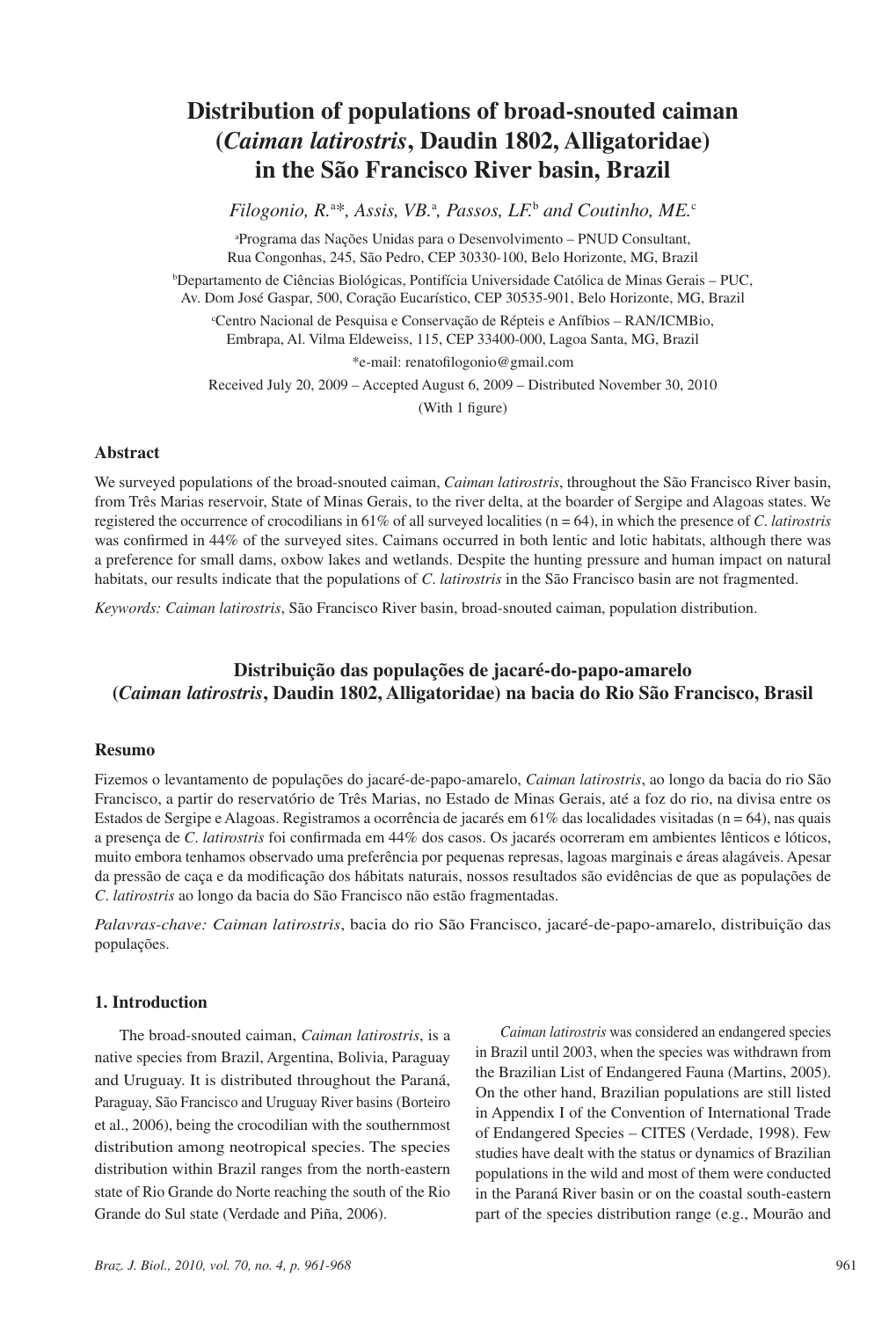Campos, 1995; Grigg et al., 1998; Verdade et al., 2002; Fusco-Costa et al., 2008). On the other hand, there has been considerable research effort focused on captivity animals (e.g., Verdade, 2004; Verdade and Santiago, 1992). The lack of information on wild populations imposes serious constraints to the development of broader conservation and management plans like those currently being carried out in Argentina, as reported by Larriera and Imhof (2006). Moreover, there are virtually no available data on natural populations of *C. latirostris* from the São Francisco River basin, which accounts for an extensive portion of the species distribution range (Verdade and Piña, 2006; Villela et al., 2008). The aim of our study was to evaluate the distribution pattern of wild populations of *C. latirostris* throughout the São Francisco River basin (SFB).

#### **2. Materials and Methods**

#### *2.1. Study area*

The SFB is an important Brazilian water resource, draining the states of Bahia (BA), Minas Gerais (MG), Pernambuco (PE), Alagoas (AL), Sergipe (SE), Goiás (GO) and Distrito Federal (DF). Human population estimates in the SFB reaches over 13 million people (ANA, 2005). Along its 2,863 km of extension (ANA, 2005), the river basin is divided into four sub-regions according to the prevailing biome, temperature and rainfall: the high and medium sub-region are primarily covered by the Cerrado biome, where the mean temperature and annual rainfall are 23 °C and 24 °C and 1372 mm and 1052 mm, respectively. The sub-medium presents a mean temperature of 27 °C and the annual rainfall drops to 693 mm, being covered mostly by the Caatinga biome. The Atlantic Forest covers the low sub-region and the mean temperature and annual rainfall are 25 °C and 957 mm, respectively (ANA, 2005; Mark, 1963). The biomes Cerrado and Atlantic Forest are considered hotspots, with high conservation priority (Myers et al., 2000). Natural and suitable artificial habitats for *C. latirostris* such as wetlands, oxbow lakes, small dams and reservoir are distributed throughout the basin.

Since the early Portuguese colonisation, the basin has been used intensively by human population, although there remain fragments of well preserved habitats along the river basin. Such intensive uses are associated with gallery forest deforestation and the erosion of its margins, intense irrigation and high number of hydroelectric power plants (SEPLANTEC, 2000). Hunting pressure on *C. latirostris* has also been reported. In the state of Alagoas, for example, the species is sold in local markets as salted fish meat, known as the "São Francisco codfish", probably provided by local fishermen (Verdade, 2001). Recently, discussions about transposing waters from the São Francisco River to irrigate dry regions of the Brazilian Caatinga have drawn attention to the basin environmental issues. In order to restore and minimise human impacts, since 2001, the Brazilian Federal Government has launched a revitalisation plan for the basin, which includes a broad evaluation of the status of the biotic components of the São Francisco basin (Andrade, 2002).

#### *2.2. Survey methods*

Survey sites were spread along the main river course, covering most of the SFB extension (see Figure 1). Population surveys started from the high sub-region, at Três Marias reservoir, State of Minas Gerais, reaching the river delta, in the municipality of Penedo, in the state of Alagoas. Surveys were conducted during two field trips, the first one was held from March to May 2006 and the second, from November to early December 2007. The search for caimans was made by night-light surveys using a 5 m open boat powered by a 25 hp outboard engine, at an average constant speed of 8 km/h. In many cases, however, when the locality was inaccessible with the boat, the surveys were conducted by walking at the margins of the water body. The searches usually started 20-30 minutes after sunset, around 7:00 PM, and ended around 11:00 PM. The caimans were located with a sealed-beam powered by a 12 V battery and headlights. Because another caiman species, *Paleosuchus palpebrosus* (Cuvier, 1807), occurs in the SFB (Campos et al., 1995), we approached the individuals in order to identify the species. We also interviewed local people to evaluate whether or not caimans occur in the area.

Our surveys included the main channel of the São Francisco River and its tributaries as well as oxbow lakes, dams and wetlands. Each surveyed site was georeferenced and characterised according to the hydrography, vegetation type and human impacts using a standard protocol developed specifically to attend the studies in the SFB. Site hydrography was classified as main river or small tributaries main channels, which were grouped as lotic environments, and dams, oxbow lakes and wetlands which were grouped as lentic environment. The prevailing vegetation type (Cerrado, Caatinga and Atlantic Forest) was noted, whereas human impacts were characterised observing the presence of pasture, monoculture, erosion, roads and urbanisation. To test the relationship between presence of caimans and human impact, we summed the number of respective impacts observed in each locality visited according to the categories cited above. The sites were then assigned with a specific rank of impact intensity, which ranges from 0 (when no impacts were observed) to 5 (when all the impacts listed were observed). The relationship between the occurrence of caimans, type of water body and human impact was tested using the  $\chi^2$  Pearson correlation statistic carried out with Systat (Wilkinson, 1998).

#### **3. Results**

We checked 64 localities for the presence of caimans over 17 municipalities along the SFB (see Figure 1).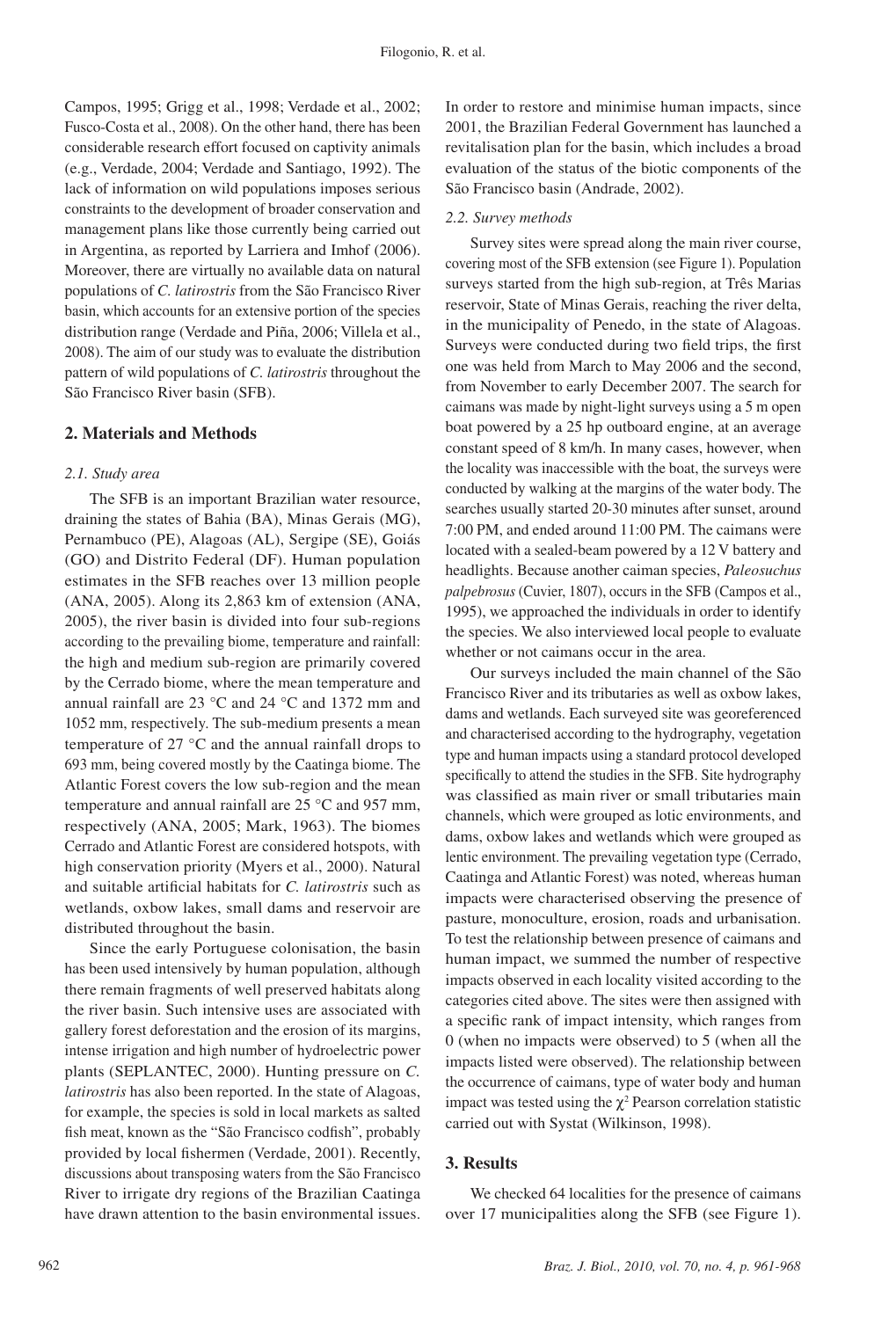With the exception of Pilão Arcado (BA), in which we registered the presence of caimans based on interviews, and Remanso (BA), in which we did not register the presence of caimans, we sighted caimans directly in all municipalities along the studied area  $(n = 15)$ . Caimans were present in 39 localities surveyed (61%) and were widely distributed along the river basin, occurring in all sub-regions, in the three biome types, Cerrado, Caatinga and Atlantic Forest. *Caiman latirostris* was sighted directly in 28 localities (44%), and *Paleosuchus palpebrosus* was present in three different sites, whereas the other sightings corresponded to unidentified individuals (indicated as "Eyes only", see Table 1).

Caimans were observed using both lotic and lentic environments. However, caimans were found more frequently in lentic environments, to which occurrence was positively



**Figure 1.** Map of the São Francisco River basin, Brazil, showing the municipalities visited during the 2006 and 2007 surveys. Spaced lines delimitate high, medium, sub-medium and low sub-regions. States are delimited by grey lines. The basin drains the states of Minas Gerais (MG), Bahia (BA), Pernambuco (PE), Alagoas (AL), Sergipe (SE), Goiás (GO) and Distrito Federal (DF). The Cerrado biome is represented by the region in light grey, the Caatinga biome, in medium grey, and the Atlantic Forest biome, in dark grey. Numbers represent the municipalities visited: 1 – Três Marias (MG); 2 – São Romão (MG); 3 – São Francisco (MG); 4 – Januária (MG); 5 – Itacarambi (MG); 6 – Pedras de Maria da Cruz (MG); 7 – Manga (MG); 8 – Guanambi (BA); 9 – Sítio do Mato (BA); 10 – Ibotirama (BA); 11 – Barra (BA); 12 – Pilão Arcado (BA); 13 – Remanso (BA); 14 – Santa Maria da Boa Vista (PE); 15 – Penedo (AL); 16 – Piaçabuçu (AL); 17 – Brejo Grande, (SE). Modified from "Plano decenal de recursos hídricos na bacia hidrográfica do Rio São Francisco (2004-2013)" (ANA, 2005).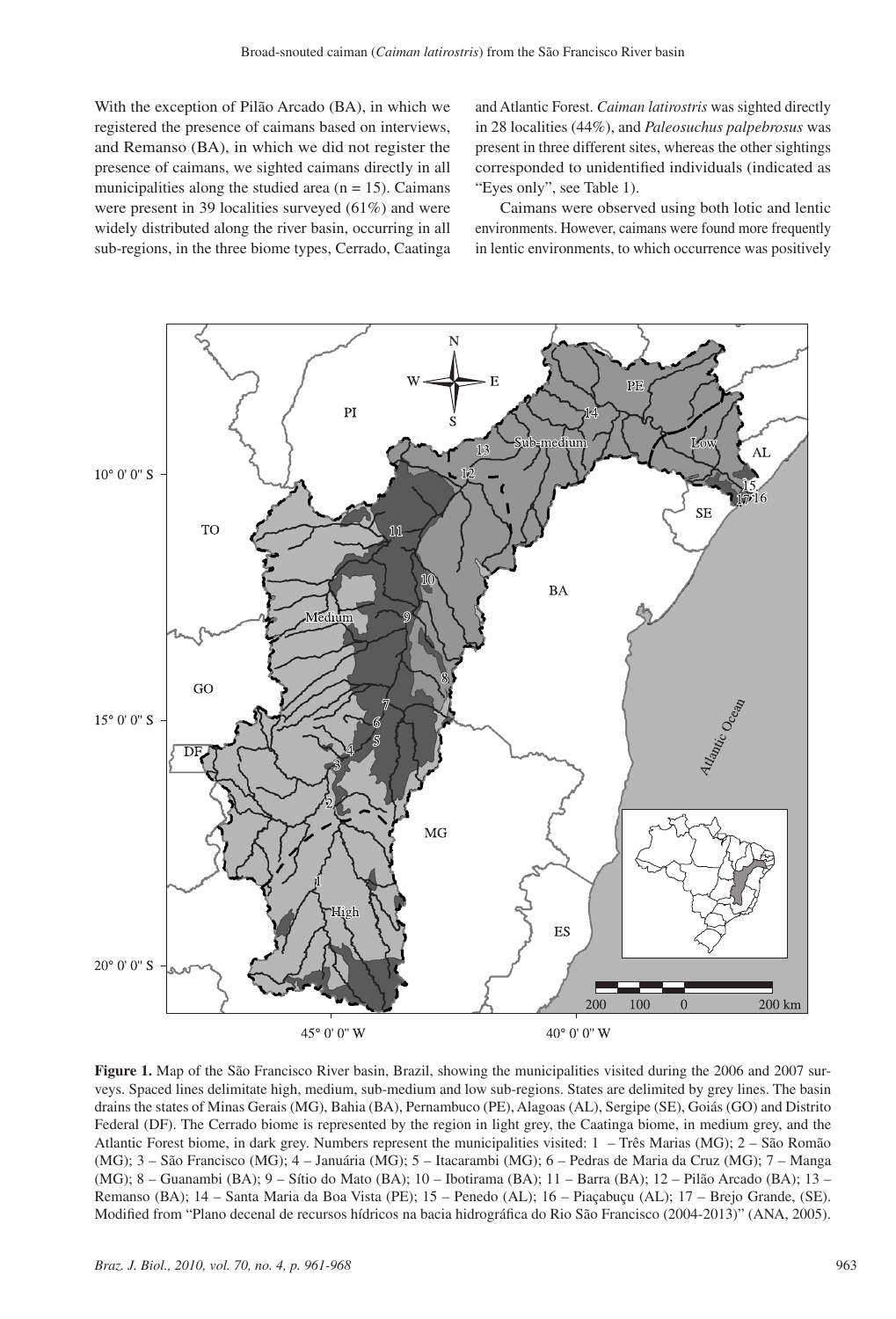related ( $\chi^2$  = 2.5, df = 1, p = 0.01). Therefore, caimans can use the São Francisco River main channel and its tributaries as dispersion routes, however, populations composed of individuals of all age/sizes occurred mainly in lentic environments. Most of the surveyed sites present some degree of human impact. Pasture was found in 46 surveyed localities (72%), followed by roads (25 localities; 39%), urbanisation (23 localities; 36%) and monocultures (20 localities; 31%; see Table 2). We expected to observe a negative relationship between impact intensity and the presence of caimans. However, no significant trend was found ( $\chi^2$  = 7.5, df = 5, p = 0.19), indicating that caimans are resistant to the impact measured in this study. We also confirmed hunting pressure in most of the visited sites, as many people claimed to be hunters themselves. People justified hunting caimans primarily for food acquisition. Many fishermen also killed caimans because caimans feed on the fishes attached to their fishing nets, which also destroy their nets. On one occasion, in the municipality of Ibotirama (BA), in the medium sub-region, local people showed us a *C. latirostris* skin of approximately 1.8 m total length. Because of the hunting pressure, spotlighted individuals were very wary, thus explaining the relatively high percentage (12%) of occasions in which attempts to approach and identify the species were frustrated.

#### **4. Discussion**

Based on our surveys we have demonstrated that *C. latirostris* is widely distributed throughout the SFB. Such distribution pattern is an indication that the populations within the river basin are not fragmented. The fact that we observed caimans in lotic habitats, and considering that river channels are important routes to crocodilian dispersal (Magnusson, 1979), we can predict a consistent genetic flux within the river basin. This is in agreement with the findings of Villela et al. (2008), who demonstrated that the genetic variations of *C. latirostris* are closely related to macrogeographic patterns of big river basins rather than geographic distance itself, and that genetic flux occurs even in large distances, say thousands of kilometres. Moreover, our findings are in agreement with those of Borteiro (2005), who also found *C. latirostris* widespread in Uruguay, occurring in 29 of the 36 localities surveyed (81% of the sampled areas).

We did not attempt to estimate population size. However, we observed a number of populations with low number of individuals, which were scattered distributed throughout the survey sites. Such pattern differs from that observed in other species of the same genus, such as the *Caiman crocodilus* in the Brazilian Amazonia (Da Silveira et al., 1997) and *Caiman yacare* in the Pantanal (Coutinho and Campos, 1996), which occur in habitats relatively free from human impacts, particularly when compared to the SFB. *Caiman latirostris* from the SFB occurred in preserved habitats as well as in habitats affected strongly by human occupation. In fact, we did find individuals in sewage and highly urbanized areas, showing that the species is rather resistant to human impacts and that habitat modification has limited effect on the species distribution. On the other hand, habitat modification seems to be more important to determine the small size of natural populations, rather than affecting the species distribution pattern. In this sense, current levels of hunting pressure seems to be playing a major role in reducing population size, but it does not seem to drive populations to local extinction. Certainly, hunting is affecting the wary behaviour of the caimans, as pointed out by a number of crocodilian studies (e.g., Ron et al., 1998).

*Caiman latirostris* is one of the Brazilian crocodilian species with the highest commercial value (Magnusson and Mourão, 1997). In the Amazon region, black caiman populations (*Melanosuchus niger*) were overexploited because of the value of its skin (Rebêlo and Magnusson, 1983). However, by means of protection measures and management programs, natural populations had recovered steadily and are currently included in Appendix II of CITES (RAN, 2007). The success of management efforts to recovering crocodilian populations have been reported worldwide (Thorbjarnarson, 1999). For instance, previous reports on the successful ranching program of *C. latirostris* in Argentina (Larriera and Imhof, 2006) show the potential for conservation through the sustainable use of wild populations. We expect that protecting suitable habitats of *C*. *latirostris*  will probably lead to an increase in population growth rates, which, in turn, may make ranching programs feasible from both conservation and socioeconomic perspectives. Further efforts must be towards implementing such programs in the SFB, in order to protect wild populations of caimans and to promote the development of sociobiodiversity value chains in the region.

**Table 1.** Number of sites where caimans were observed by direct sighting and/or interview according to the localities and municipalities, during the 2006 and 2007 surveys in the São Francisco River basin, Brazil. Percentages were calculated in relation to the total number of water bodies surveyed.

|                           | <b>Type of observation</b> |                 |                  |                  |  |  |  |
|---------------------------|----------------------------|-----------------|------------------|------------------|--|--|--|
| <b>Sites</b>              | Occurrence of              | Direct sighting |                  |                  |  |  |  |
|                           | caimans $(\% )$            | C. latirostris  | <b>Eves only</b> | <b>Interview</b> |  |  |  |
| Localities ( $n = 64$ )   | $39(61\%)$                 | $28(44\%)$      | $8(12\%)$        | 3(5%)            |  |  |  |
| Municipalities $(n = 17)$ | 16 (94%)                   |                 |                  |                  |  |  |  |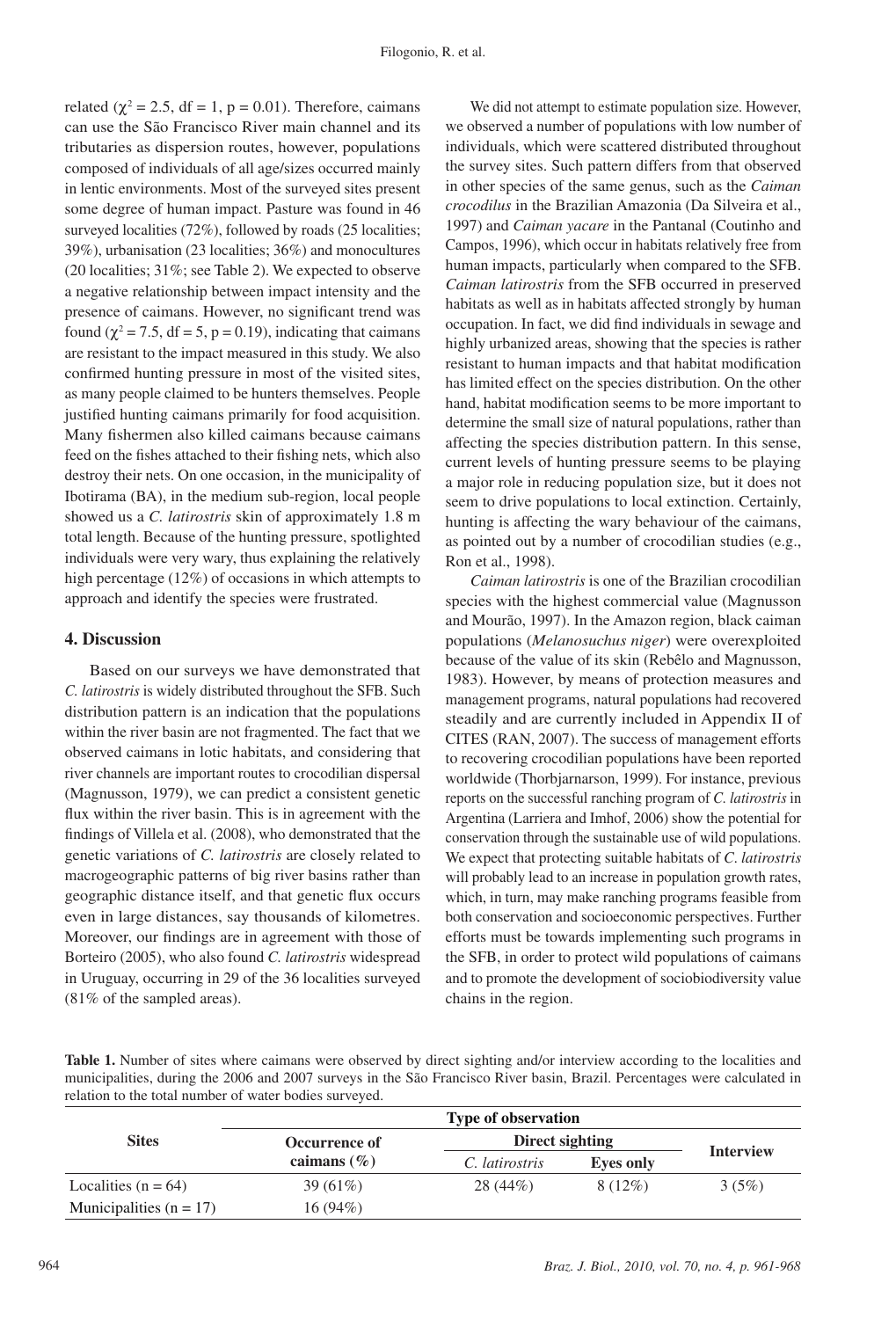| <b>Table 2.</b> Caimans registered by direct sighting and/or interview, according to the sites and habitats observed during the 2006 |  |  |  |  |  |
|--------------------------------------------------------------------------------------------------------------------------------------|--|--|--|--|--|
| and 2007 surveys in the São Francisco River basin, Brazil.                                                                           |  |  |  |  |  |

|                | <b>Site</b>                       |                                    |                              |                                      | Presence of caimans                  | Habitat                                  |         |                   |  |
|----------------|-----------------------------------|------------------------------------|------------------------------|--------------------------------------|--------------------------------------|------------------------------------------|---------|-------------------|--|
| Sub-<br>region | <b>Municipality</b>               | Locality                           | Caiman<br><i>latirostris</i> | <b>Eyes</b><br>only                  |                                      | Interview Hydrography* Vegetation        |         | Human<br>impact** |  |
| High           | Três Marias                       | Pirapitinga                        | 1                            | $\overline{0}$                       | $\boldsymbol{0}$                     | $\mathbf D$                              | Cerrado |                   |  |
|                | (MG)                              | Ecological<br><b>Station</b>       |                              |                                      |                                      |                                          |         |                   |  |
|                |                                   | Grota da Onça                      | $\mathbf{0}$                 | $\overline{0}$                       | 0                                    | D                                        | Cerrado |                   |  |
|                | Medium São Romão                  | São Francisco                      | $\boldsymbol{0}$             | $\theta$                             | $\overline{0}$                       | RC                                       | Cerrado | P                 |  |
|                | (MG)                              | River                              |                              |                                      |                                      |                                          |         |                   |  |
|                |                                   | Luciano Creek                      | $\boldsymbol{0}$             | $\boldsymbol{0}$                     | $\boldsymbol{0}$                     | RC                                       | Cerrado | P                 |  |
|                |                                   | Lake Desdém                        | 1                            | $\theta$                             | $\overline{0}$                       | OL                                       | Cerrado | $\mathbf{P}$      |  |
|                |                                   | Porto Dam                          | 1                            | $\theta$                             | $\overline{0}$                       | D                                        | Cerrado | P, M              |  |
|                |                                   | Pichuá Dam                         | 1                            | $\boldsymbol{0}$                     | $\boldsymbol{0}$                     | D                                        | Cerrado |                   |  |
|                |                                   | Vale das<br>Aroeiras Farm's<br>Dam | 1                            | $\theta$                             | $\overline{0}$                       | D                                        | Cerrado | $\mathbf{P}$      |  |
|                |                                   | Lake Paracatu                      | $\mathbf{1}$                 | $\overline{0}$                       | 0                                    | <b>OL</b>                                | Cerrado | P                 |  |
|                |                                   | Lake Intam                         | $\boldsymbol{0}$             | $\boldsymbol{0}$                     | $\overline{0}$                       | <b>OL</b>                                | Cerrado | R                 |  |
|                |                                   | Lake Carboreto                     | 1                            | $\boldsymbol{0}$                     | $\boldsymbol{0}$                     | OL                                       | Cerrado | $\, {\bf P}$      |  |
|                | São                               | São Francisco                      | $\boldsymbol{0}$             | $\theta$                             | $\overline{0}$                       | RC                                       | Cerrado | P, U              |  |
|                | Francisco<br>(MG)                 | River                              |                              |                                      |                                      |                                          |         |                   |  |
|                |                                   | Lake Daniela                       | $\boldsymbol{0}$             | $\overline{0}$                       | $\overline{0}$                       | OL                                       | Cerrado | P                 |  |
|                |                                   | Lake Prata's<br>Vereda             | $\boldsymbol{0}$             | 1                                    | $\overline{0}$                       | <b>WET</b>                               | Cerrado | P                 |  |
|                |                                   | Lake Grande                        | 1                            | $\theta$                             | $\boldsymbol{0}$                     | <b>OL</b>                                | Cerrado | P, R, U           |  |
|                |                                   | Lake Piãozeiro                     | 1                            | $\boldsymbol{0}$                     | $\overline{0}$                       | OL                                       | Cerrado | P                 |  |
|                |                                   | Lake Vaqueta                       | $\mathbf{1}$                 | $\boldsymbol{0}$                     | $\boldsymbol{0}$                     | OL                                       | Cerrado | $\mathbf{P}$      |  |
|                | Januária<br>(MG)                  | Lake Comprida                      | $\boldsymbol{0}$             | 1                                    | $\boldsymbol{0}$                     | OL                                       | Cerrado | $\mathbf{P}$      |  |
|                |                                   | Pandeiros River                    | $\mathbf{1}$                 | 0                                    | $\boldsymbol{0}$                     | RC                                       | Cerrado | P                 |  |
|                |                                   | Mr. Pedro' Lake                    | 1                            | $\boldsymbol{0}$                     | $\boldsymbol{0}$                     | <b>OL</b>                                | Cerrado | U                 |  |
|                | Itacarambi<br>(MG)                | São Francisco<br>River             | $\boldsymbol{0}$             | $\theta$                             | $\overline{0}$                       | RC                                       | Cerrado | P, E, U           |  |
|                |                                   | Cauê Farm's<br>Lake $-1$           | $\overline{0}$               | $\overline{0}$                       | $\overline{0}$                       | D                                        | Cerrado | P, U              |  |
|                |                                   | Cauê Farm's<br>Lake $-2$           | $\boldsymbol{0}$             | $\overline{0}$                       | $\overline{0}$                       | <b>OL</b>                                | Cerrado | P                 |  |
|                |                                   | Jota Alves Farm'                   | $\mathbf{1}$                 | $\overline{0}$                       | $\overline{0}$                       | D                                        | Cerrado | P, R, U           |  |
|                |                                   | Lake                               |                              |                                      |                                      |                                          |         |                   |  |
|                |                                   | Lake Jatobá<br>Lake Azul           | 1<br>$\boldsymbol{0}$        | $\boldsymbol{0}$<br>$\boldsymbol{0}$ | $\boldsymbol{0}$<br>$\boldsymbol{0}$ | $\mathbf D$                              | Cerrado | R, U              |  |
|                |                                   |                                    |                              |                                      |                                      | $\mathcal{O}\mathcal{L}$                 | Cerrado | R                 |  |
|                |                                   | Olaria's Lake                      | $\boldsymbol{0}$             | 1                                    | $\boldsymbol{0}$                     | D                                        | Cerrado | P, M, R           |  |
|                | Pedras de<br>Maria da<br>Cruz(MG) | Cantagalo's<br>Lake -1             | $\boldsymbol{0}$             | 1                                    | $\boldsymbol{0}$                     | D                                        | Cerrado | P, R              |  |
|                |                                   | Cantagalo's<br>Lake -2             | $\mathbf{1}$                 | $\boldsymbol{0}$                     | $\boldsymbol{0}$                     | D                                        | Cerrado | P, M, U           |  |
|                | Manga (MG)                        | Lake Prata                         | $\boldsymbol{0}$             | $\boldsymbol{0}$                     | $\boldsymbol{0}$                     | $\mathrm{OL}% \left( \mathcal{M}\right)$ | Cerrado | $\mathbf P$       |  |
|                |                                   | Mata Seca                          | $\boldsymbol{0}$             | $\mathbf{1}$                         | $\boldsymbol{0}$                     | <b>WET</b>                               | Cerrado | P, M, R           |  |
|                |                                   | Reserve's<br>$\text{Take} - 2$     |                              |                                      |                                      |                                          |         |                   |  |

\* Letters in the "Hydrography" column represent:  $D =$  Dam;  $OL =$  Oxbow lake;  $RC =$  River channels; WET = Wetlands. \*\* Letters in the "Human Impact" column represent:  $E = E$ rosion; M = Monoculture; P = Pasture; R = Roads; U = Urbanisation.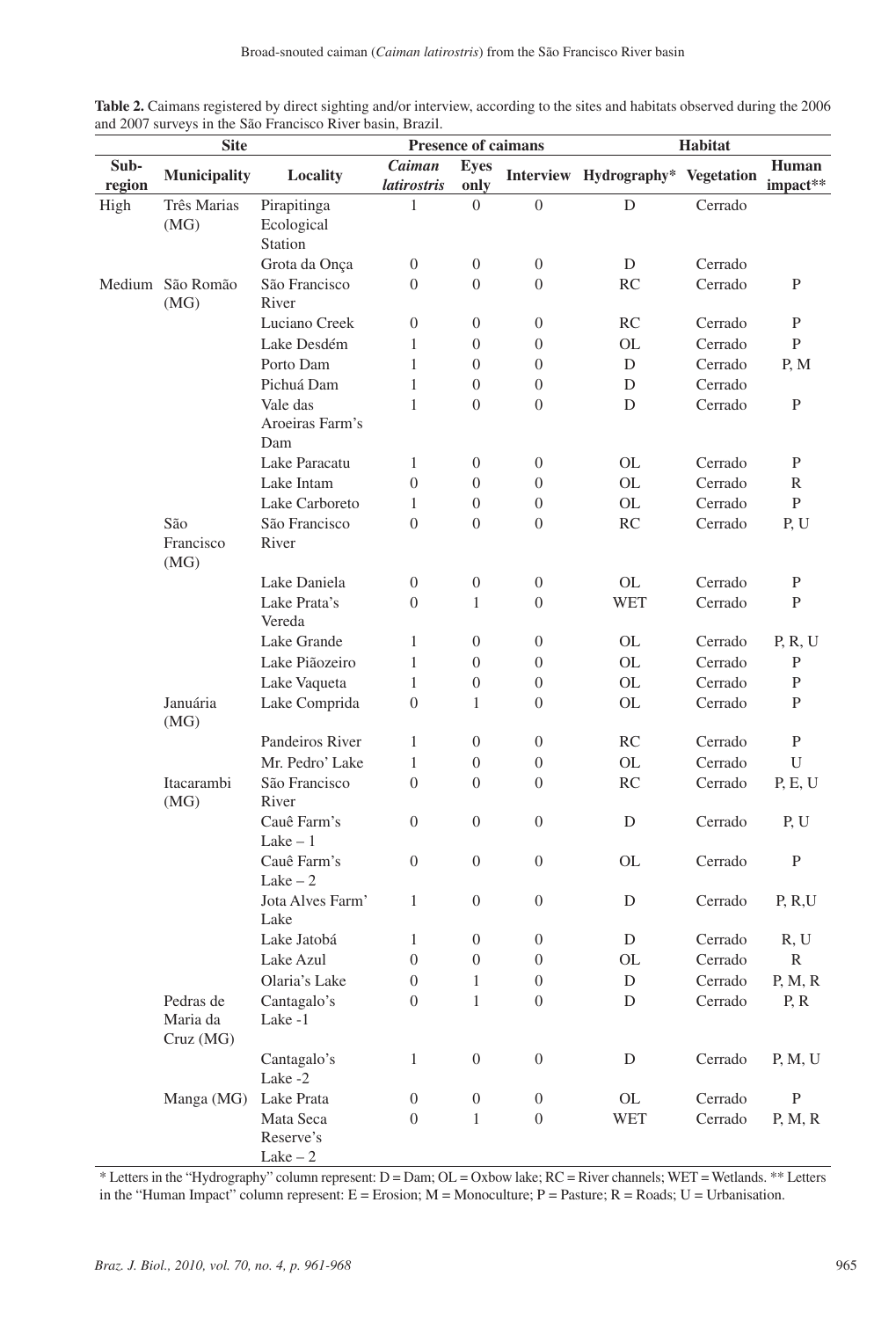| <b>Site</b><br>Presence of caimans                                                            | Habitat                                                   |
|-----------------------------------------------------------------------------------------------|-----------------------------------------------------------|
| Sub-<br>Caiman<br><b>Eyes</b><br>Municipality<br>Locality                                     | Human<br>Interview Hydrography* Vegetation                |
| latirostris<br>region<br>only                                                                 | impact**                                                  |
| $\overline{0}$<br>Medium Guanambi<br>Highway<br>$\boldsymbol{0}$<br>1                         | $\mathbf D$<br>Caatinga<br>P, U, R                        |
| <b>BR-122</b><br>(BA)                                                                         |                                                           |
| Sítio do<br>São Francisco/<br>$\mathbf{1}$<br>$\overline{0}$<br>$\boldsymbol{0}$              | RC<br>Caatinga<br>P, M, E                                 |
| Mato (BA)<br>Corrente River                                                                   |                                                           |
| Lake Araçá<br>$\boldsymbol{0}$<br>$\mathbf{1}$<br>$\boldsymbol{0}$                            | Caatinga<br>$\mathbf{P}$<br>D                             |
| Lake Papa<br>$\overline{0}$<br>$\theta$<br>$\overline{0}$<br>Cachorro                         | D<br>Caatinga<br>$\mathbf{P}$                             |
| Ibotirama<br>São Francisco<br>$\boldsymbol{0}$<br>$\boldsymbol{0}$<br>$\theta$                | RC<br>Caatinga<br>U, E                                    |
| (BA)<br>River                                                                                 |                                                           |
| Lake Comprida<br>$\boldsymbol{0}$<br>1<br>0                                                   | OL<br>P<br>Caatinga                                       |
| Lake Serra - 1<br>$\mathbf{1}$<br>$\boldsymbol{0}$<br>$\boldsymbol{0}$                        | OL<br>Caatinga<br>P, U                                    |
| Lake Serra $-2$<br>$\boldsymbol{0}$<br>$\theta$<br>0                                          | OL<br>Caatinga<br>$\mathbf P$                             |
| Lake Serra $-3$<br>$\mathbf{1}$<br>$\boldsymbol{0}$<br>$\boldsymbol{0}$                       | Caatinga<br>${\bf P}$<br>OL                               |
| $\boldsymbol{0}$<br>$\theta$<br>Highway<br>1                                                  | OL<br>Caatinga<br>U, R                                    |
| <b>BR-242</b>                                                                                 |                                                           |
| Lake Piranhas<br>$\boldsymbol{0}$<br>Barra (BA)<br>1<br>0                                     | OL<br>Caatinga<br>M, R, E                                 |
| Lake Golfo<br>$\mathbf{1}$<br>$\boldsymbol{0}$<br>$\boldsymbol{0}$                            | OL<br>Caatinga<br>M, R, E                                 |
| <b>Grande River</b><br>$\overline{0}$<br>$\boldsymbol{0}$<br>0                                | RC<br>Caatinga<br>P, M, E, R                              |
| Lake Timbó - 1<br>0<br>0<br>1                                                                 | OL<br>Caatinga<br>P                                       |
| Lake Timbó $-2$<br>$\boldsymbol{0}$<br>$\overline{0}$<br>1                                    | OL<br>Caatinga<br>P                                       |
| Lake Lameiro<br>$\boldsymbol{0}$<br>$\overline{0}$<br>0                                       | OL<br>Caatinga<br>P, M, U, E                              |
| Afonso's Lake<br>$\boldsymbol{0}$<br>$\boldsymbol{0}$<br>$\boldsymbol{0}$                     | OL<br>Caatinga<br>P                                       |
| Catú Ceek<br>$\overline{0}$<br>0<br>0                                                         | RC<br>Caatinga<br>P, M, E,                                |
|                                                                                               | U, R                                                      |
| Bonfim wetland<br>$\boldsymbol{0}$<br>$\mathbf{0}$<br>$\overline{0}$                          | <b>WET</b><br>Caatinga<br>P, M, E,                        |
|                                                                                               | U, R                                                      |
| Tapera Creek<br>$\boldsymbol{0}$<br>$\boldsymbol{0}$<br>0                                     | RC<br>Caatinga                                            |
| Lake Peixe<br>$\boldsymbol{0}$<br>$\boldsymbol{0}$<br>0                                       | OL<br>Caatinga                                            |
| Pilão Arcado Poeirão<br>$\boldsymbol{0}$<br>1<br>Sub-<br>0<br>Medium (BA)                     | RC<br>Caatinga<br>E, U, R                                 |
| Passagem's<br>$\boldsymbol{0}$<br>$\boldsymbol{0}$<br>$\boldsymbol{0}$                        | OL<br>Caatinga<br>P, M, U, R                              |
| Lakes                                                                                         |                                                           |
| Remanso Velho<br>$\boldsymbol{0}$<br>$\boldsymbol{0}$<br>$\overline{0}$<br>Remanso            | RC<br>Caatinga<br>P, M, E,                                |
| (BA)                                                                                          | U, R                                                      |
| $\boldsymbol{0}$<br>$\overline{0}$<br>Santa Maria<br>São Francisco<br>$\boldsymbol{0}$        | <b>RC</b><br>Caatinga<br>U, R                             |
| River<br>da Boa Vista                                                                         |                                                           |
| (PE)                                                                                          |                                                           |
| $\boldsymbol{0}$<br>$\boldsymbol{0}$<br>$\boldsymbol{0}$<br>Lake Barra                        | <b>OL</b><br>Caatinga<br>M, R                             |
| Igarapé da Barra<br>$\boldsymbol{0}$<br>$\boldsymbol{0}$<br>$\mathbf{1}$                      | Caatinga<br>$\mathrm{OL}$<br>M, R                         |
| $\mathbf{1}$<br>Penedo (AL) Lake Chaves<br>$\boldsymbol{0}$<br>$\mathbf{0}$<br>Low            | $\mathrm{OL}$<br>Atlantic<br>M, U, R                      |
|                                                                                               | Forest                                                    |
| Lake<br>$\mathbf{1}$<br>$\boldsymbol{0}$<br>$\boldsymbol{0}$                                  | $\mathrm{OL}$<br>Atlantic<br>P, M, E, U                   |
| Uricuré - 1                                                                                   | Forest                                                    |
| Lake<br>$\mathbf{1}$<br>$\boldsymbol{0}$<br>$\boldsymbol{0}$                                  | $\mathrm{OL}$<br>Atlantic<br>$\mathbf P$                  |
| Uricuré - 2                                                                                   | Forest                                                    |
| Piaçabuçu<br>Pau-à-pique<br>$\boldsymbol{0}$<br>$\mathbf{1}$<br>$\overline{0}$                | RC<br>Atlantic<br>P, M, E,                                |
| wetland<br>(AL)                                                                               | Forest<br>U, R                                            |
| São Francisco<br>$\mathbf{1}$<br>$\boldsymbol{0}$<br>$\mathbf{0}$<br><b>Brejo</b>             | RC<br>Atlantic<br>P, M, E,                                |
| Grande (SE)<br>River<br>Lake Capivara<br>$\boldsymbol{0}$<br>$\mathbf{1}$<br>$\boldsymbol{0}$ | Forest<br>U, R<br>$\mathrm{OL}$<br>Atlantic<br>P, M, E, R |
|                                                                                               | Forest                                                    |

\* Letters in the "Hydrography" column represent: D = Dam; OL = Oxbow lake; RC = River channels; WET = Wetlands. \*\* Letters in the "Human Impact" column represent:  $E = E$ rosion; M = Monoculture; P = Pasture; R = Roads; U = Urbanisation.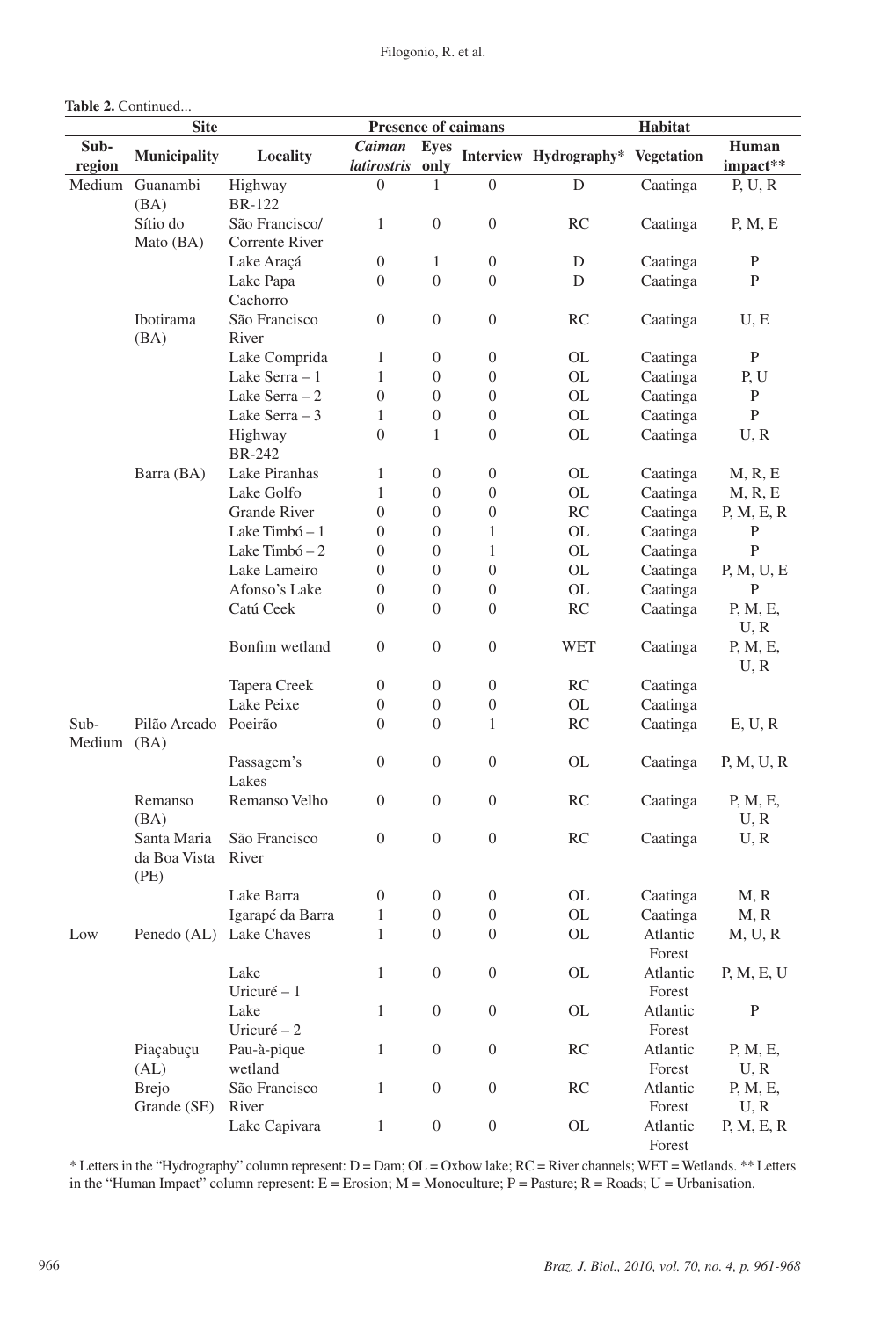*Acknowledgements* — We are grateful to Gláucia M. Drummond, from the Biodiversitas Foundation, and to Vera Luz, from the Centre for Conservation and Management of Reptiles and Amphibians (RAN/ICMBio) for logistical and financial support. Alonso (Lourinho), Luiz Rondon (Zairo), Galinho and Thiago Santos assisted us in the field work. We are indebted to John Thorbjarnarson, Carlos Piña, Alejandro Larriera and Luciano M. Verdade, who critically read and commented on a first draft of the manuscript. Alfredo Palau helped with complementary information and Amanda Alves from the Biodiversitas Foundation contributed drawing figures and maps.

#### **References**

Agência Nacional de Águas - ANA, 2005. *Plano decenal de recursos hídricos na bacia hidrográfica do Rio São Francisco (2004-2013)*. Brasília: Ministério do Meio Ambiente. 142 p.

ANDRADE, R., 2002. *Da transposição das águas do Rio São Francisco à revitalização da bacia: as várias visões de um rio.* São Paulo: Fórum Permanente de Defesa do Rio São Francisco/ International Rivers Network/Coalizão Rios Vivos. 44 p.

BORTEIRO, C., 2005. *Abundancia, estructura poblacional y dieta de yacarés (Caiman latirostris*: Crocodylia, Alligatoridae) en ambientes antrópicos del departamento de Artigas, Uruguay. Montevideo: Universidad de la República, 79 p. [Dissertação de Mestrado].

BORTEIRO, C., PRIGIONI, C., GARCÍA, JE., TEDROS, M., GUTIÉRREZ, F. and KOLENC, F., 2006. Geographic distribution and conservation status of *Caiman latirostris* (Crocodylia, Alligatoridae) in Uruguay. *Phyllomedusa*, vol. 5, p. 97-108.

CAMPOS, Z., COUTINHO, ME. and ABERCROMBIE, C., 1995. Size structure and sex ratio of dwarf caiman in the Serra do Amolar, Pantanal, Brazil. *Herpetological Journal*, vol. 5, p. 321-322.

Centro de Conservação e Manejo de Répteis e Anfíbios - RAN, 2007. *A proposal to transfer the population of black caiman (Melanosuchus niger) of Brazil from appendix I to appendix II of CITES.* Available from: <www.cites.org/eng/cop/14/prop/ E14-P13.pdf>. Access in: 04/06/2009.

COUTINHO, ME. and CAMPOS, Z., 1996. Effect of habitat and seasonality on the densities of caiman in southern Pantanal, Brazil. *Journal of Tropical Ecology*, vol. 12, p. 741-747.

DA SILVEIRA, R., MAGNUSSON, WE. and CAMPOS, Z., 1997. Monitoring the distribution, abundance and breeding areas of *Caiman crocodilus crocodilus* and *Melanosuchus niger* in the Anavilhanas archipelago, Central Amazonia, Brazil. *Journal of Herpetology*, vol. 31, p. 514-520.

FUSCO-COSTA, R., CASTELLANI, TT. and TOMÁS, WM., 2008. Abundância e locais de ocorrência do jacaré-de-papo-amarelo (*Caiman latirostris*, Alligatoridae) no noroeste da Ilha de Santa Catarina, SC. *Biotemas*, vol. 21, p. 183-187.

GRIGG, GC., BEARD, LA., MOULTON, T., MELO, MTQ. and TAPLIN, LE., 1998. Osmoregulation by the broad-snouted caiman, *Caiman latirostris*, in estuarine habitat in southern Brazil. *Journal of Comparative Physiology B. Biochemical, Systematic and Environmental Physiology*, vol. 168, p. 445-452.

LARRIERA, A. and IMHOF, A., 2006. Proyecto Yacaré: cosecha de huevos para cría en granjas del género *Caiman* en Argentina. In BOLKOVIC, ML. and RAMADORI, D. *Manejo de fauna silvestre en Argentina. Programas de uso sustentable*. Buenos

Aires: Dirección de Fauna Silvestre, Secretaría de Ambiente y Desarollo Sustentable. p. 51-64.

MAGNUSSON, WE. and MOURÃO, GM., 1997. Manejo extensivo de jacarés no Brasil. In VALLADERS-PÁDUA, C., BODMER, RE. and CULLEN Jr., L. (Orgs.). *Manejo e conservação da vida silvestre no Brasil*. Belém: Sociedade Civil Mamirauá. p. 214-221.

MAGNUSSON, WE., 1979. Dispersal of hatchling crocodiles (*Crocodylus porosus*) (Reptilia, Crocodilidae). *Journal of Herpetology*, vol. 13, p. 227-231.

MARK, R., 1963. Geologia e geografia física da bacia hidrográfica do Rio de Contas. No Estado da Bahia. *Boletim de Geografia Física*, vol. 5, p. 1-59.

MARTINS, M., 2005. *Répteis*. In MACHADO, ABM., MARTINS, CS. and DRUMMOND, GM. (Eds.). *Lista da fauna brasileira ameaçada de extinção*. Belo Horizonte: Fundação Biodiversitas. 160 p.

MOURÃO, G. and CAMPOS, Z., 1995. Survey of the broadsnouted caiman *Caiman latirostris*, marsh deer *Blastocerus dichotomus*, and capybara *Hydrochaeris hydrochaeris*, in the area to be inundated by Porto Primavera dam, Brazil. *Biological Conservation*, vol. 73, p. 27-31.

MYERS, N., MITTERMEIER, RA., MITTERMEIER, CG., FONSECA, GAB. and KENT, J., 2000. Biodiversity hotspots for conservation priorities. *Nature*, vol. 403, no. 24, p. 853-858.

REBÊLO, GH. and MAGNUSSON, WE., 1983. An analysis of the effect of hunting on *Caiman crocodilus* and *Melanosuchus niger*  based on the sizes of confiscated skins. *Biological Conservation*, vol. 26, p. 95-104.

RON, SR., VALLEJO, A. and ASANZA, E., 1998. Human influence on the wariness of *Melanosuchus niger* and *Caiman crocodilus* in Cuyabeno, Ecuador. *Journal of Herpetology*, vol. 32, p. 320-324.

Secretaria do Planejamento, Ciência e Tecnologia - SEPLANTEC, 2000. Situação física e ambiental do rio São Francisco. In Secretaria do Planejamento do Estado da Bahia - SEPLAN. *Plano de fomento do vale do rio São Francisco*. Salvador: Governo do Estado da Bahia, p. 27-32.

THORBJARNARSON, J., 1999. Crocodile tears and skins: International trade, economic constraints, and limits to the sustainable use of crocodilians. *Conservation Biology*, vol. 13, p. 465-470.

VERDADE, LM. and PIÑA, CI., 2006. *Caiman latirostris*. *Catalog of the American Society of Amphibians and Reptiles*, vol. 833, p. 1-21.

VERDADE, LM. and SANTIAGO, MEB., 1992. Status of captive population of broad-nosed caiman (*Caiman latirostris*) in Brazil. In *Crocodiles*. *Proceedings of the 11*th *Working Meeting of the Crocodile Specialist Group.* Gland: The World Conservation Union – IUCN. vol. 2, p. 218-225.

VERDADE, LM., 1998. *Caiman latirostris*. In ROSS, JP. *Crocodiles Status Survey and Conservation Action Plan*. Gland: UICN - The World Conservation Union. p. 18-20.

-. 2001. The São Francisco River 'codfish': the northernmost populations of the broad-snouted caiman (*Caiman latirostris*). *Crocodile Specialist Group Newsletter*, vol. 20, p. 80-82.